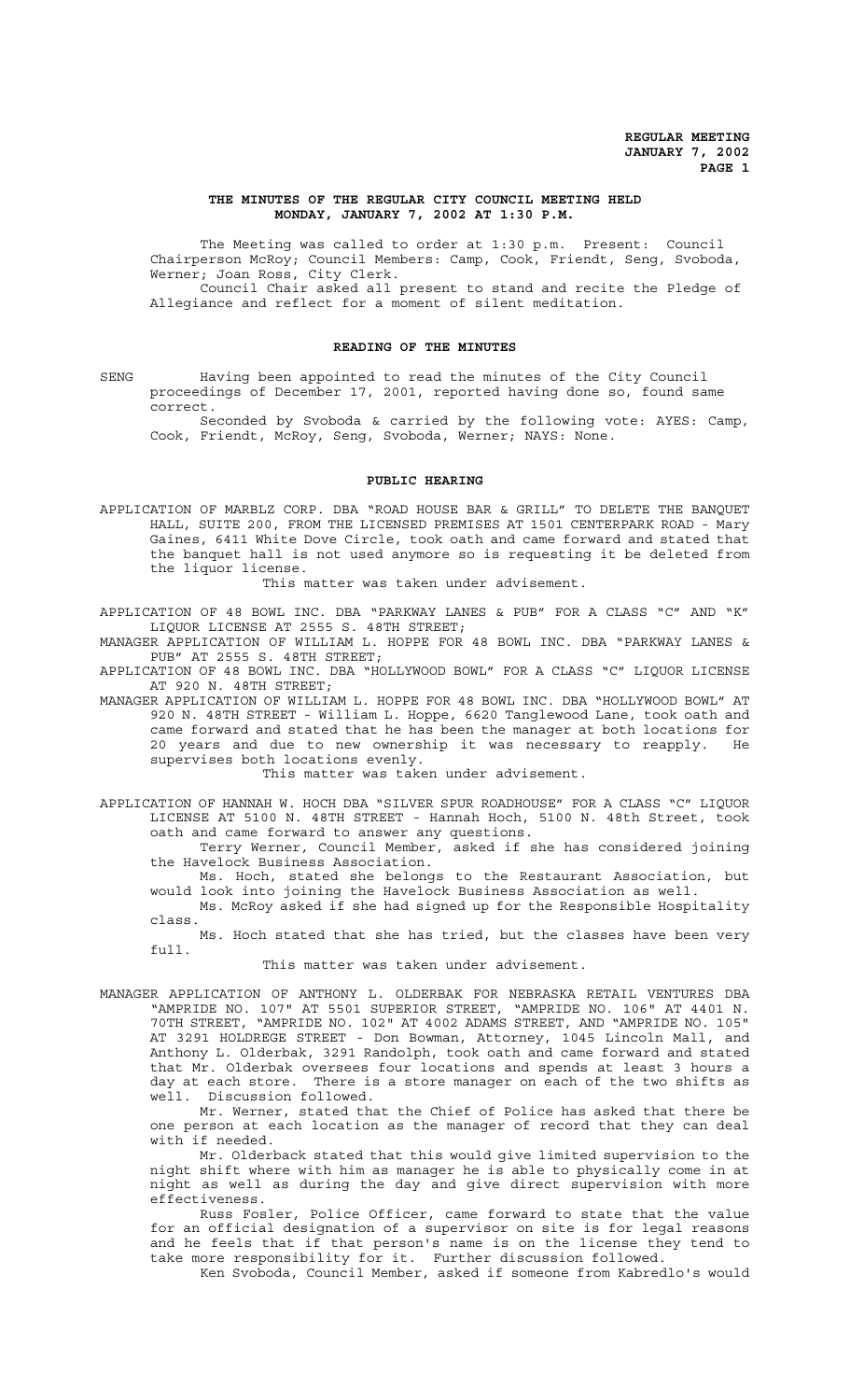be willing to be a part of a small committee of the Internal Liquor Committee that is putting together a policy pertaining to one manager for multiple locations.

Mr. Olderbak answered yes.

This matter was taken under advisement.

CHANGE OF ZONE 3330 - APPLICATION OF RIDGE DEVELOPMENT COMPANY AND SOUTHVIEW, INC. FOR A CHANGE OF ZONE AG AGRICULTURAL TO R-3 RESIDENTIAL ON PROPERTY GENERALLY LOCATED NORTHWEST OF THE INTERSECTION OF SOUTH 27TH STREET AND YANKEE HILL ROAD. (IN CONNECTION W/01R-333 & 01R-334);

SPECIAL PERMIT 1946 - APPLICATION OF RIDGE DEVELOPMENT COMPANY AND SOUTHVIEW, INC. TO DEVELOP STONE RIDGE ESTATES COMMUNITY UNIT PLAN CONSISTING OF 10 SINGLE FAMILY ATTACHED RESIDENTIAL UNITS ON PROPERTY GENERALLY LOCATED NORTHWEST OF THE INTERSECTION OF SOUTH 27TH STREET AND YANKEE HILL ROAD. **(IN CONNECTION W/01R-334; 01-185)**;

- ACCEPTING AND APPROVING THE PRELIMINARY PLAT OF STONE RIDGE ESTATES CONSISTING OF 352 LOTS AND FIVE OUTLOTS WITH A WAIVER OF THE CURB AND GUTTER REQUIREMENT ALONG SOUTH 27TH STREET ON PROPERTY GENERALLY LOCATED NORTHWEST OF THE INTERSECTION OF SOUTH 27TH STREET AND YANKEE HILL ROAD. **(IN CONNECTION W/01R-333; 01-185)** - Kent Seacrest, Seacrest & Kalkowski, 1111 Lincoln Mall, Suite 350, came forward representing Ridge Development Corp. and Southview Inc. Discussion followed. This matter was taken under advisement.
- APPROVING A TEN-YEAR LEASE TO CRICKET NEBRASKA PROPERTY COMPANY TO BUILD A FOUR-PROVIDER TELECOMMUNICATION TOWER ON PROPERTY OF THE LINCOLN WATER SYSTEM GENERALLY LOCATED AT 84TH AND SOUTH STREETS. **(REQUEST FOR 2ND & 3RD READINGS.)** - Greg Ferris, 144 S. Bay Country Ct., Wichita, KS, came forward representing Cricket Nebraska Property Company, asking to construct a monopole and then give the pole to the City of Lincoln. The City will own this pole and Cricket will then rent it from the City. There will be four antennas on this pole for which the City will collect & deposit the revenue. He stated that they designed the new pole to be exactly where it's at because they planned to take down the Rural Fire Department pole near that location. Cricket is committed to taking down the Rural Fire Department pole and putting them on the new pole. Cricket will hang the Rural Fire Department's antennas & take down the pole at no cost to the City or Rural Fire Department if agreed by the Rural Fire Department. Discussion followed.

This matter was taken under advisement.

# **\*\* END OF PUBLIC HEARING \*\***

#### **MISCELLANEOUS BUSINESS PUBLIC HEARING**

Glen Cekal, 1420 C Street, came forward to express his opinion referencing convenience shops that there needs to be someone on-site that is accountable, responsible, & legally in charge. He feels that the Gas 'N Shops in older neighborhoods need to be improved to help eliminate blight in these areas.

This matter was taken under advisement.

# **COUNCIL ACTION**

#### **LIQUOR RESOLUTIONS**

APPLICATION OF MARBLZ CORP. DBA "ROAD HOUSE BAR & GRILL" TO DELETE THE BANQUET HALL, SUITE 200, FROM THE LICENSED PREMISES AT 1501 CENTERPARK ROAD - CLERK read the following resolution, introduced by Jon Camp, who moved its adoption for approval:

A-81288 BE IT RESOLVED by the City Council of the City of Lincoln, Nebraska:

That after hearing duly had as required by law, consideration of the facts of this application, the Nebraska Liquor Control Act including Neb. Rev. Stat. § 53-132, the pertinent City ordinances, and Resolution No. A-66729, the City Council recommends that the application of Marblz Corp. dba "Road House Bar & Grille" to delete the banquet hall area, Suite 200, from their presently licensed premises located at 1501 Centerpark Road, Lincoln, Nebraska, be approved with the condition that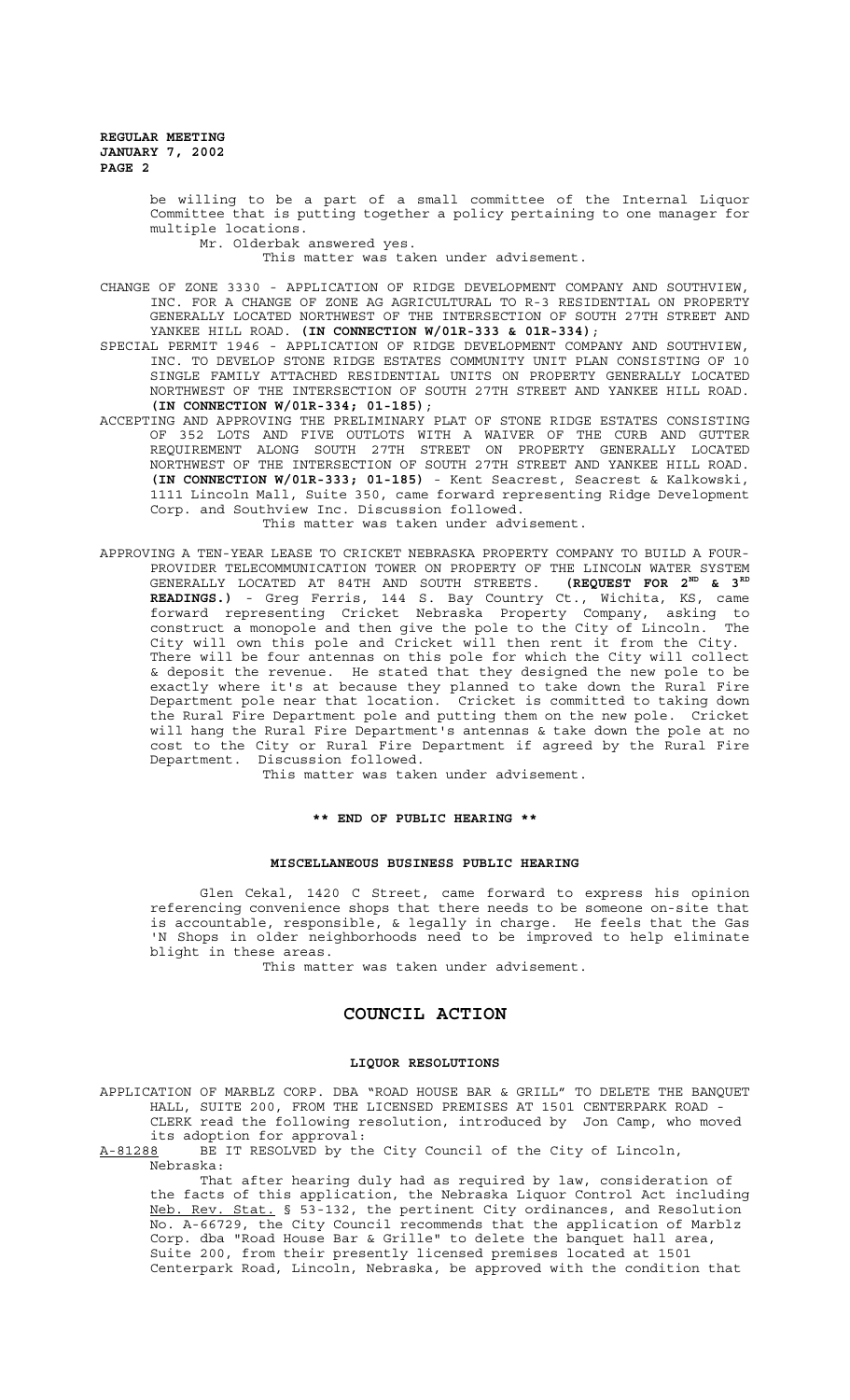the premise complies in every respect with all City and State regulations. BE IT FURTHER RESOLVED that the City Clerk is directed to transmit a copy of this resolution to the Nebraska Liquor Control Commission. Introduced by Jon Camp Seconded by Seng & carried by the following vote: AYES: Camp, Cook, Friendt, McRoy, Seng, Svoboda, Werner; NAYS: None. APPLICATION OF 48 BOWL INC. DBA "PARKWAY LANES & PUB" FOR A CLASS "C" AND "K" LIQUOR LICENSE AT 2555 S. 48TH STREET - CLERK read the following resolution, introduced by Jon Camp, who moved its adoption for approval:<br>A-81289 BE J BE IT RESOLVED by the City Council of the City of Lincoln, Nebraska: That after hearing duly had as required by law, consideration of the facts of this application, the Nebraska Liquor Control Act, and the pertinent City ordinances, the City Council recommends that the application of 48 Bowl Inc. dba "Parkway Lanes & Pub" for a Class "C" and Catering liquor license at 2555 S. 48th Street, Lincoln, Nebraska, for the license period ending October 31, 2002, be approved with the condition that the premise complies in every respect with all city and state regulations. The City Clerk is directed to transmit a copy of this resolution to the Nebraska Liquor Control Commission. Introduced by Jon Camp

Seconded by Seng & carried by the following vote: AYES: Camp, Cook, Friendt, McRoy, Seng, Svoboda; NAYS: Werner.

MANAGER APPLICATION OF WILLIAM L. HOPPE FOR 48 BOWL INC. DBA "PARKWAY LANES & PUB" AT 2555 S. 48TH STREET - CLERK read the following resolution, introduced by Jon Camp, who moved its adoption for approval:

A-81290 WHEREAS, 48 Bowl Inc. dba "Parkway Lanes & Pub" located at 2555 S. 48th Street, Lincoln, Nebraska has been approved for a Retail Class "C" and catering liquor license, and now requests that William L. Hoppe be named manager;

WHEREAS, William L. Hoppe appears to be a fit and proper person to manage said business.

NOW, THEREFORE, BE IT RESOLVED by the City Council of the City of Lincoln, Nebraska:

That after hearing duly had as required by law, consideration of the facts of this application, the Nebraska Liquor Control Act, and the pertinent City ordinances, the City Council recommends that William L. Hoppe be approved as manager of this business for said licensee. The City Clerk is directed to transmit a copy of this resolution to the Nebraska Liquor Control Commission.

Introduced by Jon Camp Seconded by Seng & carried by the following vote: AYES: Camp, Cook, Friendt, McRoy, Seng, Svoboda NAYS: Werner.

APPLICATION OF 48 BOWL INC. DBA "HOLLYWOOD BOWL" FOR A CLASS "C" LIQUOR LICENSE AT 920 N. 48TH STREET - CLERK read the following resolution, introduced by Jon Camp, who moved its adoption for approval:<br>A-81291 BE IT RESOLVED by the City Council of the City of Linco

BE IT RESOLVED by the City Council of the City of Lincoln,

Nebraska:

That after hearing duly had as required by law, consideration of the facts of this application, the Nebraska Liquor Control Act, and the pertinent City ordinances, the City Council recommends that the application of 48 Bowl Inc. dba "Hollywood Bowl" for a Class "C" liquor license at 920 N. 48th Street, Lincoln, Nebraska, for the license period ending October 31, 2002, be approved with the condition that the premise complies in every respect with all city and state regulations. The City complies in every respect with all city and state regulations. The City Clerk is directed to transmit a copy of this resolution to the Nebraska Liquor Control Commission.

Introduced by Jon Camp Seconded by Seng & carried by the following vote: AYES: Camp, Cook, Friendt, McRoy, Seng, Svoboda; NAYS: Werner.

MANAGER APPLICATION OF WILLIAM L. HOPPE FOR 48 BOWL INC. DBA "HOLLYWOOD BOWL" AT 920 N. 48TH STREET - CLERK read the following resolution, introduced by Jon Camp, who moved its adoption for approval:

A-81292 WHEREAS, 48 Bowl Inc. dba "Hollywood Bowl" located at 920 N. 48th Street, Lincoln, Nebraska has been approved for a Retail Class "C" and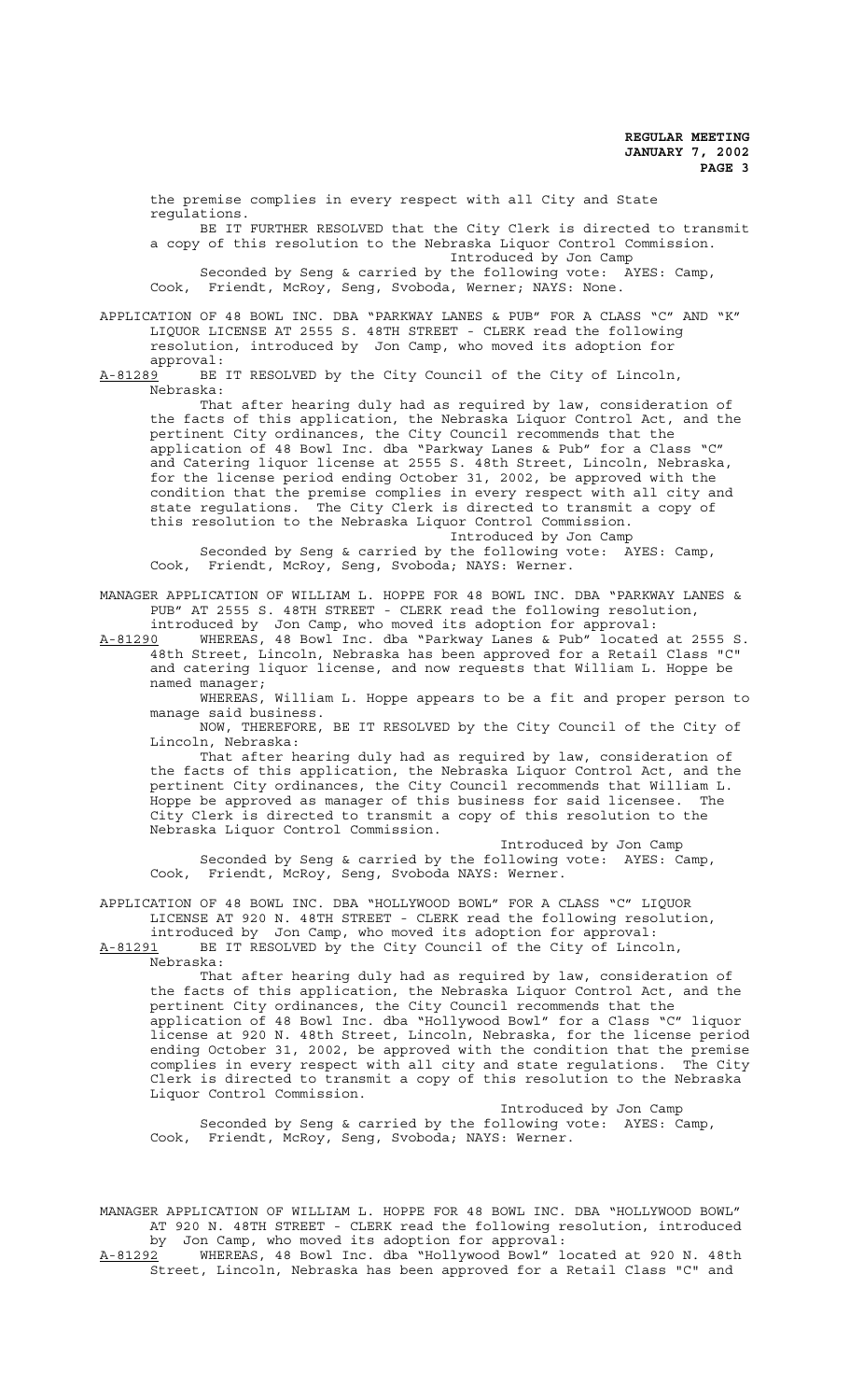catering liquor license, and now requests that William L. Hoppe be named manager;

WHEREAS, William L. Hoppe appears to be a fit and proper person to manage said business.

NOW, THEREFORE, BE IT RESOLVED by the City Council of the City of Lincoln, Nebraska:

That after hearing duly had as required by law, consideration of the facts of this application, the Nebraska Liquor Control Act, and the pertinent City ordinances, the City Council recommends that William L. Hoppe be approved as manager of this business for said licensee. The City Clerk is directed to transmit a copy of this resolution to the Nebraska Liquor Control Commission.

Introduced by Jon Camp Seconded by Seng & carried by the following vote: AYES: Camp, Cook, Friendt, McRoy, Seng, Svoboda; NAYS: Werner.

APPLICATION OF HANNAH W. HOCH DBA "SILVER SPUR ROADHOUSE" FOR A CLASS "C" LIQUOR LICENSE AT 5100 N. 48TH STREET - CLERK read the following resolution, introduced by Jon Camp, who moved its adoption for

approval: A-81293 BE IT RESOLVED by the City Council of the City of Lincoln, Nebraska:

That after hearing duly had as required by law, consideration of the facts of this application, the Nebraska Liquor Control Act, and the pertinent City ordinances, the City Council recommends that the application of Hannah W. Hoch dba "Silver Spur Roadhouse" for a Class "C" liquor license at 5100 N. 48th Street, Lincoln, Nebraska, for the license period ending October 31, 2002, be approved with the condition that the premise complies in every respect with all city and state regulations. The City Clerk is directed to transmit a copy of this resolution to the Nebraska Liquor Control Commission.

Introduced by Jon Camp

Seconded by Seng & carried by the following vote: AYES: Camp, Cook, Friendt, McRoy, Seng, Svoboda, Werner; NAYS: None.

MANAGER APPLICATION OF ANTHONY L. OLDERBAK FOR NEBRASKA RETAIL VENTURES DBA "AMPRIDE NO. 107" AT 5501 SUPERIOR STREET, "AMPRIDE NO. 106" AT 4401 N. 70TH STREET, "AMPRIDE NO. 102" AT 4002 ADAMS STREET, AND "AMPRIDE NO. 105" AT 3291 HOLDREGE STREET - CLERK read the following resolution, introduced by Jon Camp, who moved its adoption for approval:

A-81294 WHEREAS, Nebraska Retail Ventures L.L.C. dba Ampride 102 located at 4002 Adams Street, Ampride 105 at 3291 Holdrege Street, Ampride 106 at 4401 N. 70th Street, and Ampride 107 at 5501 Superior Street, Lincoln, Nebraska has been approved for a Retail Class "B" and "K" liquor license, and now requests that Anthony L. Olderbak be named manager;

WHEREAS, Anthony L. Olderbak appears to be a fit and proper person to manage said business.

NOW, THEREFORE, BE IT RESOLVED by the City Council of the City of Lincoln, Nebraska:

That after hearing duly had as required by law, consideration of the facts of this application, the Nebraska Liquor Control Act, and the pertinent City ordinances, the City Council recommends that Anthony L. Olderbak be approved as manager of this business for said licensee. The City Clerk is directed to transmit a copy of this resolution to the Nebraska Liquor Control Commission.

Introduced by Jon Camp Seconded by Seng & carried by the following vote: AYES: Camp, Friendt, McRoy, Seng, Svoboda; NAYS: Cook, Werner.

# **ORDINANCES - 2ND READING**

CHANGE OF ZONE 3330 - APPLICATION OF RIDGE DEVELOPMENT COMPANY AND SOUTHVIEW, INC. FOR A CHANGE OF ZONE AG AGRICULTURAL TO R-3 RESIDENTIAL ON PROPERTY GENERALLY LOCATED NORTHWEST OF THE INTERSECTION OF SOUTH 27TH STREET AND YANKEE HILL ROAD (In connection w/01R-333 & 01R-334) - CLERK read an ordinance, introduced by Terry Werner, for the application of Ridge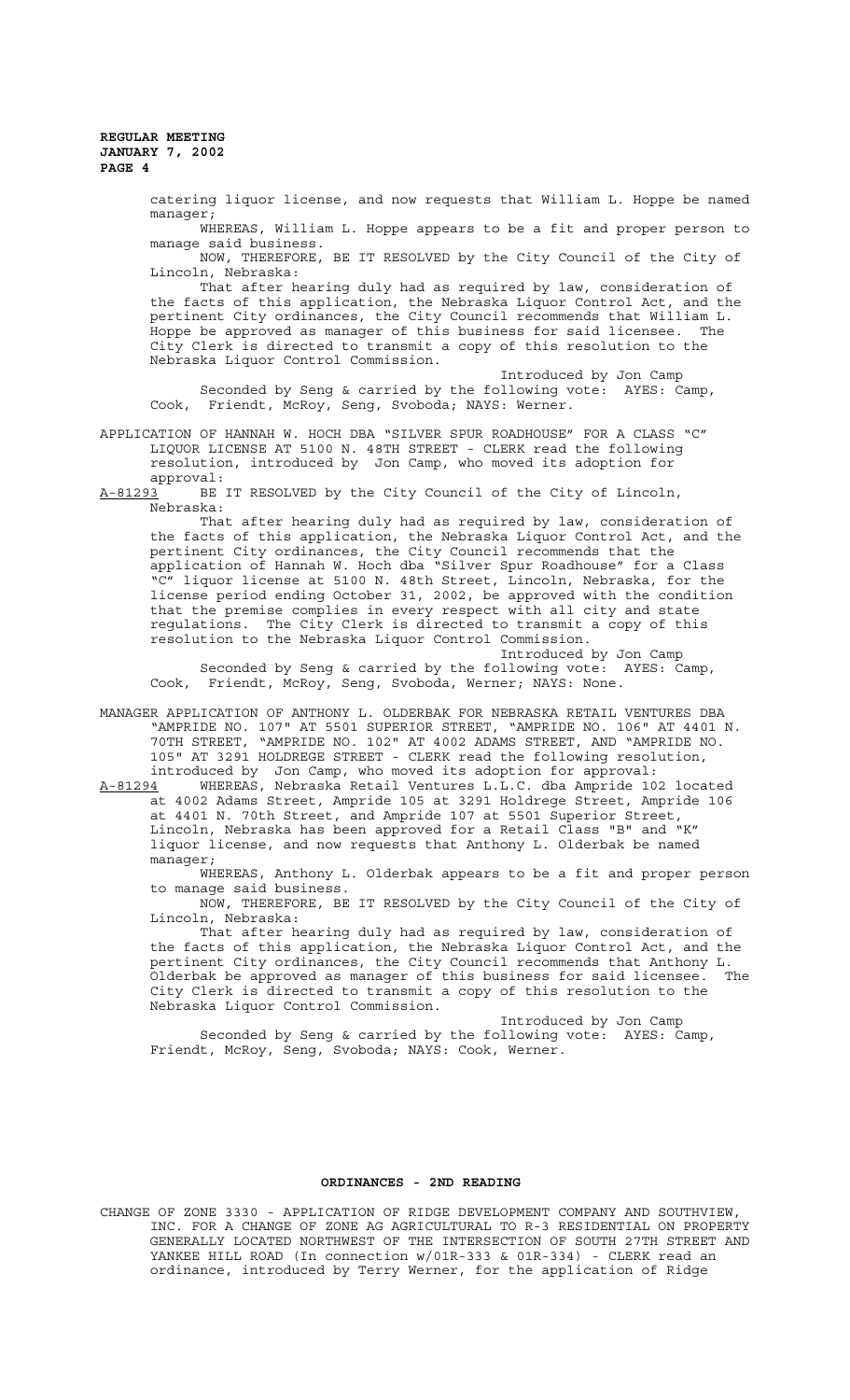Development Company and Southview, Inc. for a Change of Zone AG Agricultural to R-3 Residential on property generally located northwest of the intersection of South 27th Street and Yankee Hill Road, the second time.

- APPROVING A TEN-YEAR LEASE TO CRICKET NEBRASKA PROPERTY COMPANY TO BUILD A FOUR-PROVIDER TELECOMMUNICATION TOWER ON PROPERTY OF THE LINCOLN WATER SYSTEM GENERALLY LOCATED AT 84TH AND SOUTH STREETS -<br>SVOBODA Moved to waive the rules to have 2nd & 3rd Rea
- Moved to waive the rules to have 2nd & 3rd Reading this day. Seconded by Camp & **LOST** by the following vote: AYES: McRoy, Seng,
- Svoboda; NAYS: Camp, Cook, Friendt, Werner. CLERK Read an ordinance, introduced by Terry Werner, approving a tenyear lease to Cricket Nebraska Property Company to build a four-provider telecommunication tower on property of the Lincoln Water System generally located at 84th and South Streets, the second time.

#### **RESOLUTIONS**

- SPECIAL PERMIT 1946 APPLICATION OF RIDGE DEVELOPMENT COMPANY AND SOUTHVIEW, INC. TO DEVELOP STONE RIDGE ESTATES COMMUNITY UNIT PLAN CONSISTING OF 10 SINGLE FAMILY ATTACHED RESIDENTIAL UNITS ON PROPERTY GENERALLY LOCATED NORTHWEST OF THE INTERSECTION OF SOUTH 27TH STREET AND YANKEE HILL ROAD. **(IN CONNECTION W/01R-334; 01-185)** - PRIOR TO READING:
- COOK Moved to delay action on Bill No. 01R-333 for one week to 1/14/02. Seconded by Seng & carried by the following vote: AYES: Camp, Cook, Friendt, McRoy, Seng, Svoboda, Werner; NAYS: None.
- ACCEPTING AND APPROVING THE PRELIMINARY PLAT OF STONE RIDGE ESTATES CONSISTING OF 352 LOTS AND FIVE OUTLOTS WITH A WAIVER OF THE CURB AND GUTTER REQUIREMENT ALONG SOUTH 27TH STREET ON PROPERTY GENERALLY LOCATED NORTHWEST OF THE INTERSECTION OF SOUTH 27TH STREET AND YANKEE HILL ROAD. **(IN CONNECTION W/01R-333; 01-185)** - PRIOR TO READING:
- COOK Moved to delay action on Bill No. 01R-334 for one week to 1/14/02. Seconded by Seng & carried by the following vote: AYES: Camp, Cook, Friendt, McRoy, Seng, Svoboda, Werner; NAYS: None.
- ORDERING WATER DISTRICT NO. 1184 CONSTRUCTED IN PARK AVENUE FROM 10TH TO 11TH STREETS - CLERK read the following resolution, introduced by Jon Camp, who moved its adoption:
- A-81295 WHEREAS, the City Council of Lincoln, Nebraska, acting under Article VI, Section 2 of the Home Rule Charter for said City, has created Water District No. 1184 through passage of Ordinance No. 17941 which water district is located in Park Avenue from  $10^{\text{th}}$  to  $11^{\text{th}}$  Streets. WHEREAS, it is deemed necessary for the general health, welfare and safety of the City of Lincoln, and more so for the health, welfare and safety of the benefitted property included within Water District No. 1184 that said district be constructed;

NOW, THEREFORE, BE IT RESOLVED by the City Council of the City of Lincoln, Nebraska, that Water District No. 1184 is hereby ordered constructed.

Introduced by Jon Camp Seconded by Seng & carried by the following vote: AYES: Camp, Cook, Friendt, McRoy, Seng, Svoboda, Werner; NAYS: None.

- ORDERING SANITARY SEWER DISTRICT NO. 1175 CONSTRUCTED IN MARLBOROUGH AND OAKS HOLLOW DRIVE, STEVENS RIDGE ESTATES - CLERK read the following resolution, introduced by Jon Camp, who moved its adoption:
- A-81296 MHEREAS, the City Council of Lincoln, Nebraska, acting under Article VIII, Section 7 of the Home Rule Charter for said City, has created Sanitary Sewer District No. 1175 through passage of Ordinance No. 17943 which sanitary sewer district is located in Marlborough and Oaks Hollow Drive, Steven Ridge Estates.

WHEREAS, it is deemed necessary for the general health, welfare and safety of the City of Lincoln, and more so for the health, welfare and safety of the benefitted property included within Sanitary Sewer District No. 1175 that said district be constructed;

NOW, THEREFORE, BE IT RESOLVED by the City Council of the City of Lincoln, Nebraska, that Sanitary Sewer District No. 1175 is hereby ordered constructed.

Introduced by Jon Camp Seconded by Seng & carried by the following vote: AYES: Camp,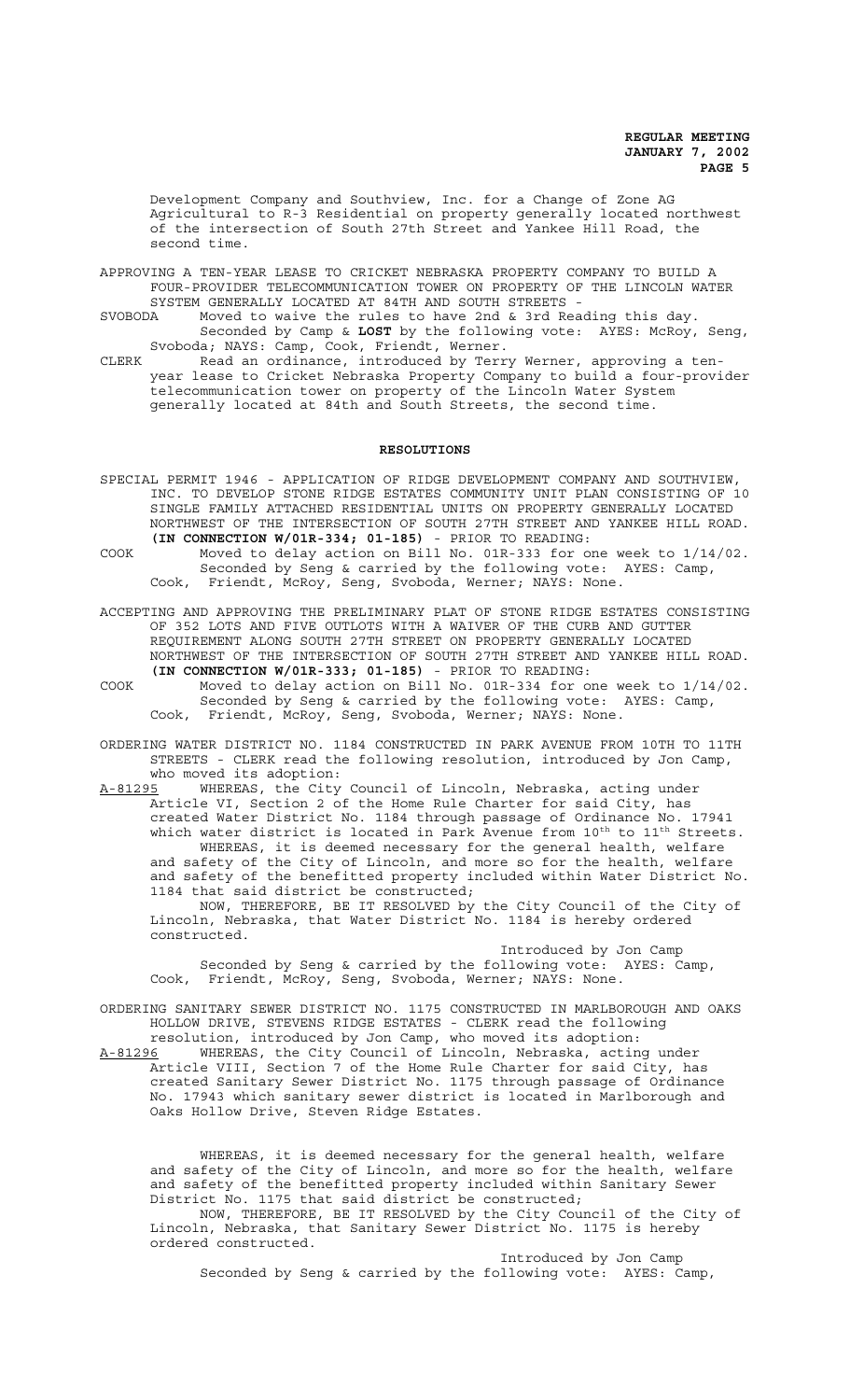Cook, Friendt, McRoy, Seng, Svoboda, Werner; NAYS: None.

ORDERING WATER DISTRICT NO. 1185 CONSTRUCTED IN MARLBOROUGH AND OAKS HOLLOW DRIVE, STEVENS RIDGE ESTATES - PRIOR TO READING:

COOK Moved to place Bill No. 01R-337 on Pending indefinitely. Seconded by Seng & carried by the following vote: AYES: Camp, Cook, Friendt, McRoy, Seng, Svoboda, Werner; NAYS: None.

SETTING HEARING DATE OF MONDAY, JANUARY 28, 2002 AT 5:30 P.M. FOR APP. OF RT OMAHA FRANCHISE DBA "RUBY TUESDAY" FOR A CLASS "I" LIQUOR LICENSE AT 2700 NORTH HILL ROAD - CLERK read the following resolution, introduced by Jon Camp, who moved its adoption:

A-81297 BE IT RESOLVED by the City Council, of the City of Lincoln, that a hearing date is hereby fixed for Mon., January 28, 2002, at 5;30 p.m. or as soon thereafter as possible in the City Council Chambers, County-City Building, 555 S. 10th Street, Lincoln, NE, for App. of RT Omaha Franchise dba Ruby Tuesday for a Class "I" Liquor License at 2700 North Hill Road.

If the Police Dept. is unable to complete the investigation by said time, a new hearing date will be set. Introduced by Jon Camp

Seconded by Seng & carried by the following vote: AYES: Camp, Cook, Friendt, McRoy, Seng, Svoboda, Werner; NAYS: None.

SETTING HEARING DATE OF MONDAY, JANUARY 14, 2002 AT 1:30 P.M. FOR MAN. APP. OF THERESA A. LICHTENBERG FOR WHITEHEAD INC. DBA "U-STOP CONVENIENCE SHOP" AT 8231 EAST O STREET - CLERK read the following resolution, introduced by Jon Camp, who moved its adoption:

A-81298 BE IT RESOLVED by the City Council, of the City of Lincoln, that a hearing date is hereby fixed for Mon., January 14, 2002, at 1:30 p.m. or as soon thereafter as possible in the City Council Chambers, County-City Building, 555 S. 10th Street, Lincoln, NE, for Man. App. of Theresa A. Lichtenberg for Whitehead Inc. dba "U-Stop Convenience Shop" at 8231 East "O" Street.

If the Police Dept. is unable to complete the investigation by said time, a new hearing date will be set. Introduced by Jon Camp

Seconded by Seng & carried by the following vote: AYES: Camp, Cook, Friendt, McRoy, Seng, Svoboda, Werner; NAYS: None.

SETTING HEARING DATE OF MONDAY, JANUARY 14, 2002 AT 1:30 P.M. FOR THE APPLICATION OF WHITEHEAD OIL COMPANY DBA U-STOP CONVENIENCE SHOP FOR A CLASS "D" LIQUOR LICENSE AT 2700 PORTER RIDGE ROAD - CLERK read the following resolution, introduced by Jon Camp, who moved its adoption:

A-81299 BE IT RESOLVED by the City Council, of the City of Lincoln, that a hearing date is hereby fixed for Mon., January 14, 2002, at 1:30 p.m. or as soon thereafter as possible in the City Council Chambers, County-City Building, 555 S. 10th St., Lincoln, NE, for the App. of Whitehead Oil Company dba U-Stop Convenience Shop for a Class "D" Liquor License at 2700 Porter Ridge Road.

If the Police Dept. is unable to complete the investigation by said time, a new hearing date will be set.

Introduced by Jon Camp Seconded by Seng & carried by the following vote: AYES: Camp, Cook, Friendt, McRoy, Seng, Svoboda, Werner; NAYS: None.

# **PETITIONS & COMMUNICATIONS**

- TWO FORMAL PETITIONS TO VACATE PUBLIC WAY A PORTION OF ASHBROOK DRIVE SUBMITTED BY JOHN F. & ANDREA SCHLEICH AND PARKER GROUND PARTNERSHIP - CLERK presented said petition which was referred to the Law Dept.
- INFORMAL PETITION FOR CREATION OF A RE-PAVING DISTRICT FOR CHARLESTON STREET BEGINNING AT THE END OF THE EXISTING CONCRETE PAVEMENT WEST OF NORTH  $1^{ST}$ STREET TO & INCLUDING THE PROPOSED CUL-DE-SAC FOR OAK CREEK APARTMENTS - CLERK presented said petition which was referred to the Public Works Dept.
- FORMAL PETITION TO VACATE PUBLIC WAY THE 16' NORTH-SOUTH ALLEY FROM NORTH LINE OF VACATED HATCH STREET RUNNING NORTH-WEST BETWEEN LOT 18, BLOCK 22, WRINGTON ADDITION & LOT 146 IT IN THE S ½ OF 35-10-6, LLCN SUBMITTED BY MIDWEST PUMP & EQUIPMENT & DANIEL L. & REBECCA L. DALLMAN, TRUSTEES -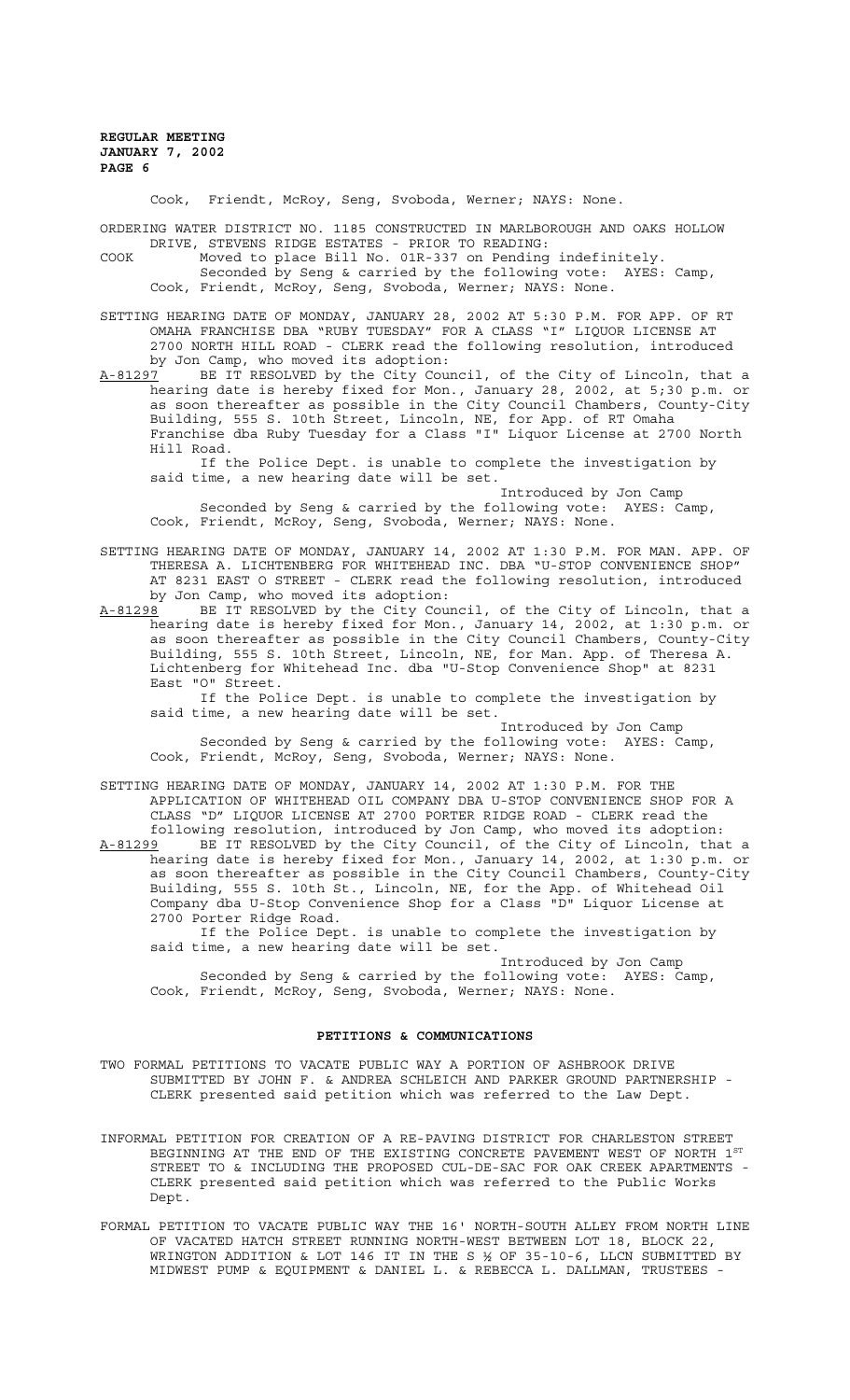CLERK presented said petition which was referred to the Law Dept. THE FOLLOWING WERE REFERRED TO PLANNING DEPT.: Special Permit No. 692L - App. of Southview Inc. to develop 17 duplex structures, 1 single family structures and one outlot at North 27<sup>th</sup> & Enterprise Drive. Special Permit No. 1629D - App. of South Ridge Village LLC to develop an H-4 Planned Service Commercial project containing 215,000 sq. ft. of building area at 27<sup>th</sup> Street & Pine Lake Road. Special Permit No. 1948 - App. of Lincoln Memorial Park Cemetery Assoc. to construct, operate & maintain a wireless PCS Communications facility at 6800 South 14<sup>th</sup> Street. Change of Zone 3348 - App. of Planning Director to amend Section 27.65.070 of the Lincoln Municipal Code to change references from community sewage system & individual sewage disposal system to community wastewater works & on-site wastewater treatment system. Change of Zone 3349 - App. of Planning Director from P to R-4 at Arlington Avenue & Jefferson Street. Change of Zone 3297 - App. of Ridge Development Co. to change from R-4 to  $R-3$  at South  $27^{th}$  Street & Yankee Hill Road. Change of Zone 3298 - App. of Ridge Development Co. to change from R-3, R-4 to B-2 at S. 27<sup>th</sup> Street & Yankee Hill Road.

Use Permit No. 134 - App of Ridge Development Co. to allow 316,450 sq. ft. of office and commercial space at South 27<sup>th</sup> Street & Yankee Hill Road.

APPLICATION OF ST. PATRICK'S CHURCH AT  $61^{ST}$  & MORRILL TO CONDUCT A LOTTERY WITHIN THE CITY OF LINCOLN. (NEED MOTION TO SET HEARING DATE FOR MONDAY, JANUARY 14, 2002 AT 1:30 P.M.)- CLERK requested a motion to have hearing on Monday, January 14, 2002 at 1:30 p.m. CAMP So moved.

Seconded by Seng & carried by the following vote: AYES: Camp, Cook, Friendt, McRoy, Seng, Svoboda, Werner; NAYS: None.

#### **REPORTS OF CITY OFFICERS**

- CLERK'S LETTER & MAYOR'S APPROVAL OF ORDINANCES & RESOLUTIONS PASSED ON Dec. 10, 2001 - CLERK presented said report which was placed on file in the Office of the City Clerk.
- CLERK'S LETTER & MAYOR'S APPROVAL OF ORDINANCES & RESOLUTIONS PASSED ON Dec. 17, 2001 - CLERK presented said report which was placed on file in the Office of the City Clerk.

INVESTMENT OF FUNDS FOR DECEMBER 10 - DECEMBER 14, 2001 - CLERK read the following resolution, introduced by Jon Camp, who moved its adoption:

A-81300 BE IT HEREBY RESOLVED BY THE CITY COUNCIL of the City of Lincoln, Nebraska:

That the attached list of investments be confirmed and approved, and the City Treasurer is hereby directed to hold said investments until maturity unless otherwise directed by the City Council. (Investments for December 10 - December 14, 2001.)

Introduced by Jon Camp Seconded by Seng & carried by the following vote: AYES: Camp, Cook, Friendt, McRoy, Seng, Svoboda, Werner; NAYS: None.

INVESTMENT OF FUNDS FOR DECEMBER 17 - DECEMBER 21, 2001 - CLERK read the following resolution, introduced by Jon Camp, who moved its adoption:

A-81301 BE IT HEREBY RESOLVED BY THE CITY COUNCIL of the City of Lincoln, Nebraska:

That the attached list of investments be confirmed and approved, and the City Treasurer is hereby directed to hold said investments until maturity unless otherwise directed by the City Council. (Investments for December 17 - December 21, 2001.)

Introduced by Jon Camp Seconded by Seng & carried by the following vote: AYES: Camp, Cook, Friendt, McRoy, Seng, Svoboda, Werner; NAYS: None.

INVESTMENT OF FUNDS FOR DECEMBER 24 - DECEMBER 28, 2001 - CLERK read the following resolution, introduced by Jon Camp, who moved its adoption:

A-81302 BE IT HEREBY RESOLVED BY THE CITY COUNCIL of the City of Lincoln,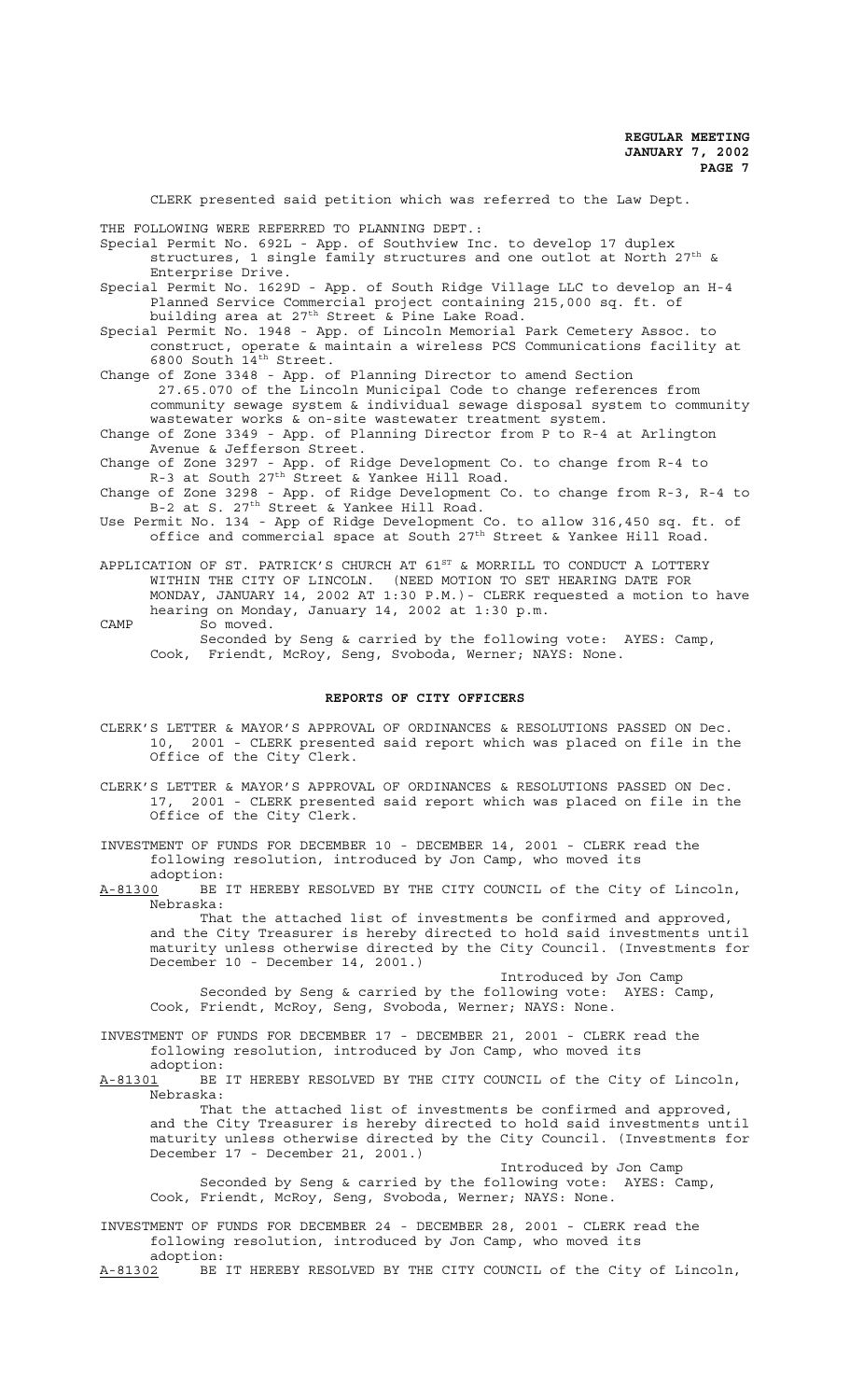> Nebraska: That the attached list of investments be confirmed and approved, and the City Treasurer is hereby directed to hold said investments until maturity unless otherwise directed by the City Council. (Investments for December 24 - December 28, 2001.) Introduced by Jon Camp

Seconded by Seng & carried by the following vote: AYES: Camp, Cook, Friendt, McRoy, Seng, Svoboda, Werner; NAYS: None.

REPORT FROM CITY TREASURER OF INVESTMENT EARNED FROM "IDLE FUNDS" DURING THE MONTH ENDED NOVEMBER 30, 2001 FOR \$265,541.25 - CLERK read the following resolution, introduced by Jon Camp, who moved its adoption: A-81303 BE IT HEREBY RESOLVED BY THE CITY COUNCIL of the City of Lincoln Nebraska:

That the attached list of investments be confirmed and approved, and the City Treasurer is hereby directed to hold said investments until maturity unless otherwise directed by the City Council. Introduced by Jon Camp

Seconded by Seng & carried by the following vote: AYES: Camp, Cook, Friendt, McRoy, Seng, Svoboda, Werner; NAYS: None.

- REPORT FROM CITY TREASURER OF TELECOMMUNICATIONS OCC. TAX FOR THE MONTH OF July & August: AmeriVision; September: AmeriVision; Trim-M Comm.; October, 2001: Tri-M Comm. November: Hertz Tech., USA Paging, Nebraska Tech. & Telecomm., Sprint Spectrum, Long Distance of Michigan, Zone Telecom, Association Administrators, Big Planet, WorldXchange, I-Link, Sprint Comm., Trans Nat'l; November, 2001: Incomnet, XO Long Distance Services, NOS Comm., COMDATA Telecomm., Light Year Comm., GTC Telecom., Tri-M Comm., NOSVA, RSL COM USA, ATT Wireless PCS, LLC, ATT Wireless Service, Affinity Network, Singk Billing Service dba Asian American Assoc., Alltel Nebraska, Alltel Comm., Alltel Systems of the Midwest, McLeod USA, Glyphics Comm., WWC License LLC dba Cellular One., Touch America, Primus Telecomm., AT&T , TracFone Wireless, Guaranteed Phone Service, Working Assets Funding Service, Qwest Comm., Telco Dev. LCI Int'l., ACN Comm., ATS Mobile, Excel, Teligent, VARTEC, Nextel West, Network Billing Systems, Western Union, Hertz Tech., USA Paging, Nebraska Tech. & Telecomm., Sprint Spectrum, Long Distance of Michigan, Zone Telecom, Association Administrators, Big Planet, WorldXchange, I-Link, Sprint Comm., Trans Nat'l. - CLERK presented said report which was placed on file in the Office of the City Clerk. **(20)**
- REPORT FROM CITY TREASURER OF FRANCHISE TAX OF UTILICORP UNITED FOR THE MONTH OF NOVEMBER, 2001 - CLERK presented said report which was placed on file in the Office of the City Clerk. **(16-1)**
- REPORT FROM LINCOLN WATER & WASTEWATER SYSTEM FOR THE RECAPITULATION OF DAILY CASH RECEIPTS FOR DECEMBER 2001 - CLERK presented said report which was placed on file in the Office of the City Clerk. **(8-71)**
- REPORT FROM THE CITY TREASURER OF CASH ON HAND AT THE CLOSE OF BUSINESS NOVEMBER 30, 2001 - CLERK presented said report which was placed on file in the Office of the City Clerk. **(5-21)**

# **ORDINANCES - 1ST READING**

- ACCEPTING THE OFFER OF EIGER CORP. TO DEDICATE THE RIGHT-OF-WAY FOR SOUTH 91ST STREET LOCATED BETWEEN PINE LAKE ROAD AND NEBRASKA HIGHWAY 2 - CLERK read an ordinance, introduced by Jon Camp, accepting Eiger Corp.'s offer to dedicate the right-of-way for South 91st Street located between Pine Lake Road and Nebraska Highway No. 2, the first time.
- CHANGE OF ZONE 3345 APPLICATION OF WHITEHEAD OIL COMPANY FOR A CHANGE OF ZONE FROM H-1 INTERSTATE COMMERCIAL TO H-3 HIGHWAY COMMERCIAL ON PROPERTY GENERALLY LOCATED ON THE SOUTHEAST CORNER OF NORTH 56TH STREET AND INTERSTATE 80 - CLERK read an ordinance, introduced by Jon Camp, amending the Lincoln Zoning District Maps attached to and made a part of Title 27 of the Lincoln Municipal Code, as provided by Section 27.05.020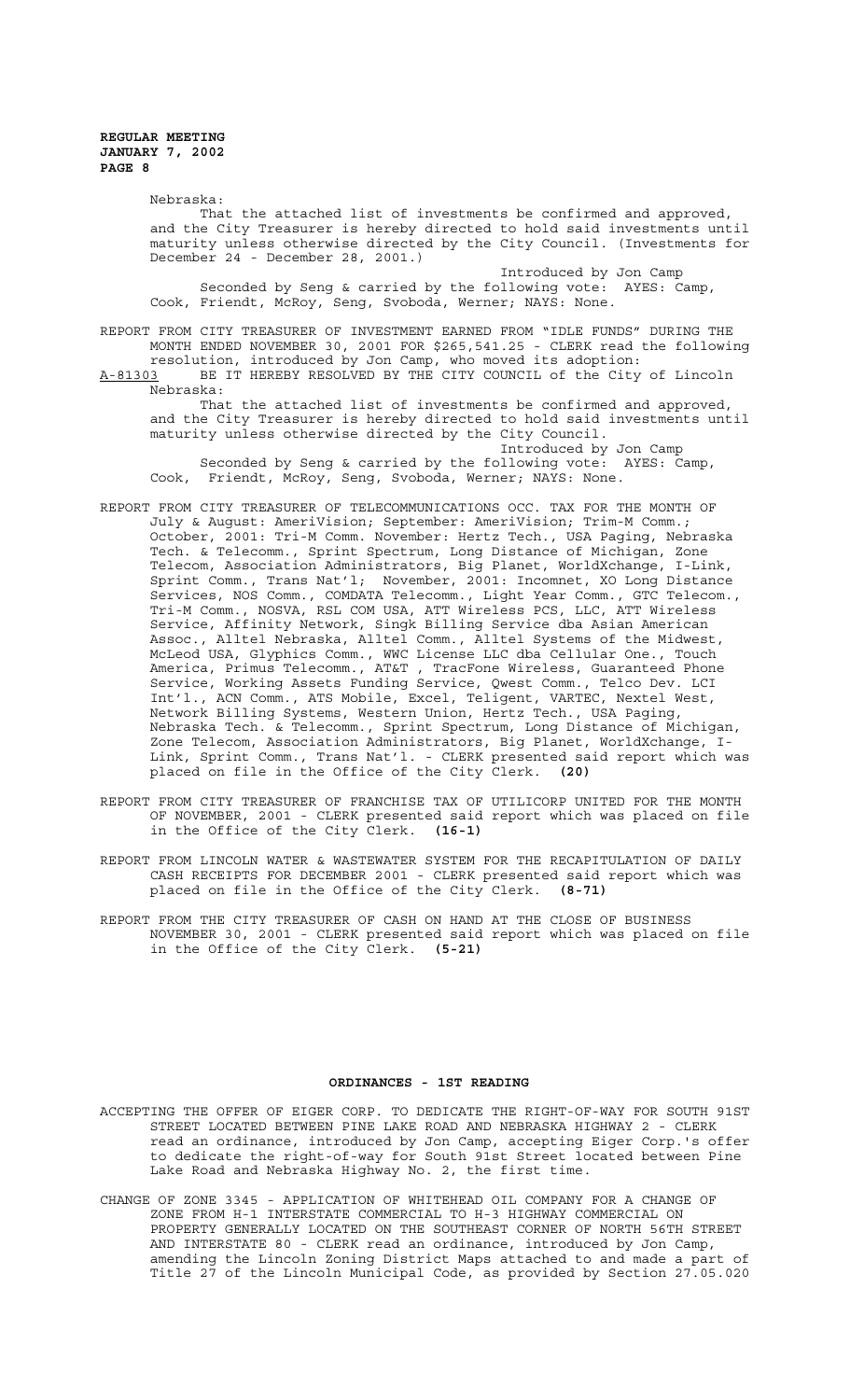of the Lincoln Municipal Code, by changing the boundaries of the districts established and shown thereon, the first time.

- CHANGE OF ZONE 3347 AMENDING SECTION 27.69.160 OF THE LINCOLN MUNICIPAL CODE TO PROVIDE FOR INCREASED SQUARE FOOTAGE OF SIGNAGE AND PLACEMENT OF A SIGN IN A REQUIRED YARD IN CONNECTION WITH A SPECIAL PERMIT FOR A PARKING LOT. **(IN CONNECTION W/02-7, 02R-2)** - CLERK read an ordinance, introduced by Jon Camp, amending Section 27.69.160 of the Lincoln Municipal Code to provide for increased square footage of signage and placement of a sign in a required yard in connection with a special permit for a parking lot; and repealing Section 27.69.160 of the Lincoln Municipal Code as hitherto existing, the first time.
- AMENDING TITLE 26 OF THE LINCOLN MUNICIPAL CODE TO MODIFY THE DEFINITIONS OF "COMMUNITY WASTEWATER SYSTEM" AND "INDIVIDUAL WASTEWATER SYSTEM" TO BE CONSISTENT WITH RECENT AMENDMENTS TO TITLE 24 TO IMPLEMENT STATE REGULATORY REGULATIONS - CLERK read an ordinance, introduced by Jon Camp, amending Title 26 of the Lincoln Municipal Code relating to the Land Subdivision Ordinance by repealing Section 26.07.060 to repeal the definition of community wastewater system; by repealing Section 26.07.123 to repeal the definition of individual wastewater system; by amending Section 26.07.127 to define on-site wastewater treatment system; by adding a new section 26.07.128 to define outlot; by adding a new section numbered 26.07.240 to define wastewater works; by amending Sections 26.11.015, 26.11.038, 26.11.039, 26.11.040, and 26.27.040 to change references from community wastewater systems and individual wastewater systems to wastewater works and on-site wastewater treatment systems, respectively; and repealing Sections 26.07.127, 26.11.015, 26.11.038, 26.11.039, 26.11.040, and 26.27.040 of the Lincoln Municipal Code as hitherto existing, the first time.
- AMENDING THE PAY SCHEDULES OF EMPLOYEES WHOSE CLASSIFICATIONS ARE ASSIGNED TO THE PAY RANGE PREFIXED BY THE LETTER "M" BY CREATING THE POSITIONS OF "ANTELOPE VALLEY PROJECT MANAGER," "ASSISTANT HEALTH DIRECTOR," AND "RESOURCE & PROGRAM DEVELOPMENT COORDINATOR." (REQUEST 2<sup>ND</sup> & 3<sup>RD</sup> READINGS **1/14/01)** - CLERK read an ordinance, introduced by Jon Camp, amending Section 3 of Ordinance No. 17894 relating to the pay schedules of employees whose classifications are assigned to the pay range which is prefixed by the letter "M" by creating the job classifications of "Antelope Valley Project Manager"; "Assistant Health Director"; and "Resource & Program Development Coordinator", the first time.
- AMENDING THE PAY SCHEDULES OF EMPLOYEES WHOSE CLASSIFICATIONS ARE ASSIGNED TO THE PAY RANGE PREFIXED BY THE LETTER "A" BY CREATING THE POSITION OF "PARKS OPERATIONS COORDINATOR" - CLERK read an ordinance, introduced by Jon Camp, amending Section 1 of Ordinance No. 17897 relating to the pay schedules of employees whose classifications are assigned to the pay range which is prefixed by the letter "A" by creating the job classification of "Parks Operations Coordinator", the first time.
- CHANGE OF ZONE 3340 APPLICATION OF U.S. BANK FOR A CHANGE OF ZONE FROM R-1 RESIDENTIAL TO B-1 LOCAL BUSINESS ON PROPERTY GENERALLY LOCATED AT SOUTH 27TH STREET AND WOODS BOULEVARD. **(IN CONNECTION W/02-3, 02R-2)** - CLERK read an ordinance, introduced by Jon Camp, amending the Lincoln Zoning District Maps attached to and made a part of Title 27 of the Lincoln Municipal Code, as provided by Section 27.05.020 of the Lincoln Municipal Code, by changing the boundaries of the districts established and shown thereon, the first time.
- CHANGE OF ZONE 3337 APPLICATION OF PATRICK MOOBERRY FOR A CHANGE OF ZONE FROM AGR AGRICULTURAL RESIDENTIAL TO R-1 RESIDENTIAL AND R-3 RESIDENTIAL ON PROPERTY GENERALLY LOCATED AT SOUTH 80TH STREET BETWEEN PINE LAKE ROAD AND OLD CHENEY ROAD. **(IN CONNECTION W/02R-4)** - CLERK read an ordinance, introduced by Jon Camp, amending the Lincoln Zoning District Maps attached to and made a part of Title 27 of the Lincoln Municipal Code, by changing the boundaries of the districts established and shown thereon, the first time.

# **ORDINANCES - 3RD READING**

CHANGE OF ZONE 3346 - APPLICATION OF CHAMELEON & COMPANY, INC. FOR A CHANGE OF ZONE FROM I-1 INDUSTRIAL TO H-3 HIGHWAY COMMERCIAL ON PROPERTY GENERALLY LOCATED AT NORTH 1ST AND CHARLESTON STREETS - CLERK read an ordinance,